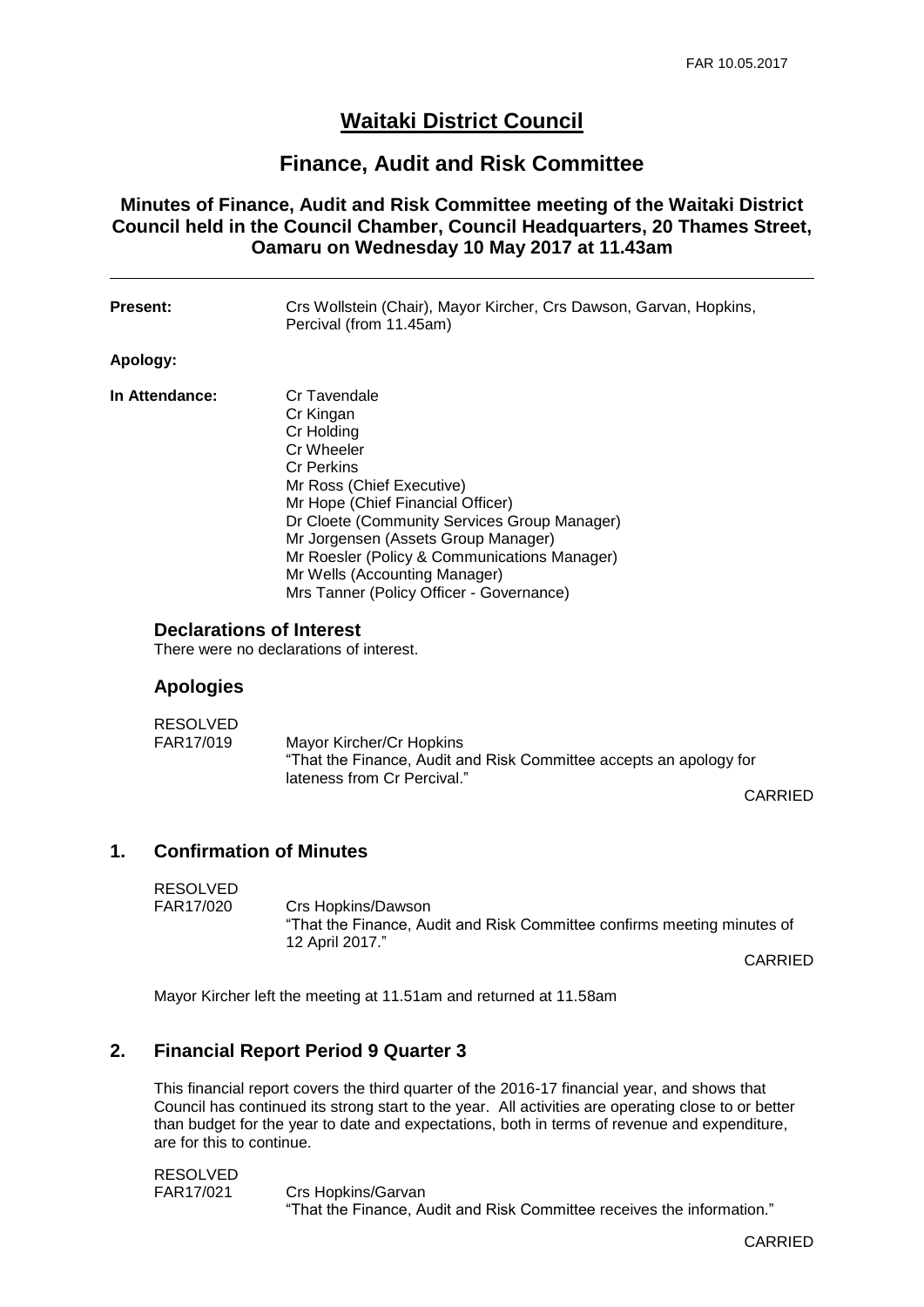Mayor Kircher left the meeting at 12.12pm

Cr Dawson left the meeting at 12.16pm and returned at 12.19pm

#### **3. Fourth Quarter 2016-2017 Treasury Strategy**

To report on Council's proposed Investment Strategy for the fourth quarter of the 2016-17 financial year.

RESOLVED FAR17/022 Crs Hopkins/Garvan "That the Finance, Audit and Risk Committee recommends that Council adopts the proposed Treasury Strategy for the fourth quarter of the 2016-17 financial year, continuing the use of term deposit facilities for terms between seven days and 12 months, dependent on short-term operational cash requirements and on achieving target interest rates."

CARRIED

## **4. Cirrus Place**

To reduce financial exposure to Council by paying off debt that has compounding interest and no longer has land assets available to sell to reduce the remaining debt.

RESOLVED FAR17/023 Crs Hopkins/Percival "That the Finance, Audit and Risk Committee recommends that Council write off the Cirrus Place subdivision residual loan balance as at 30 June 2017 and that this be funded from the general reserve."

CARRIED

#### **5. Irrigation Remissions**

To consider whether further remissions should be granted on irrigation schemes entered in the District Valuation Roll (DVR).

RESOLVED FAR17/024 Crs Hopkins/Garvan "That the Finance, Audit and Risk Committee recommends to Council that, due to the resolution of valuation issues, no remissions be granted on irrigation assessments for the 2017-18 rating year."

CARRIED

#### **6. Corporate Group Activity Report to 30 April 2017**

This memorandum provides an update to the committee on various finance and information management related matters.

RESOLVED FAR17/025 Crs Dawson/Garvan "That the Finance, Audit and Risk Committee receives the information."

CARRIED